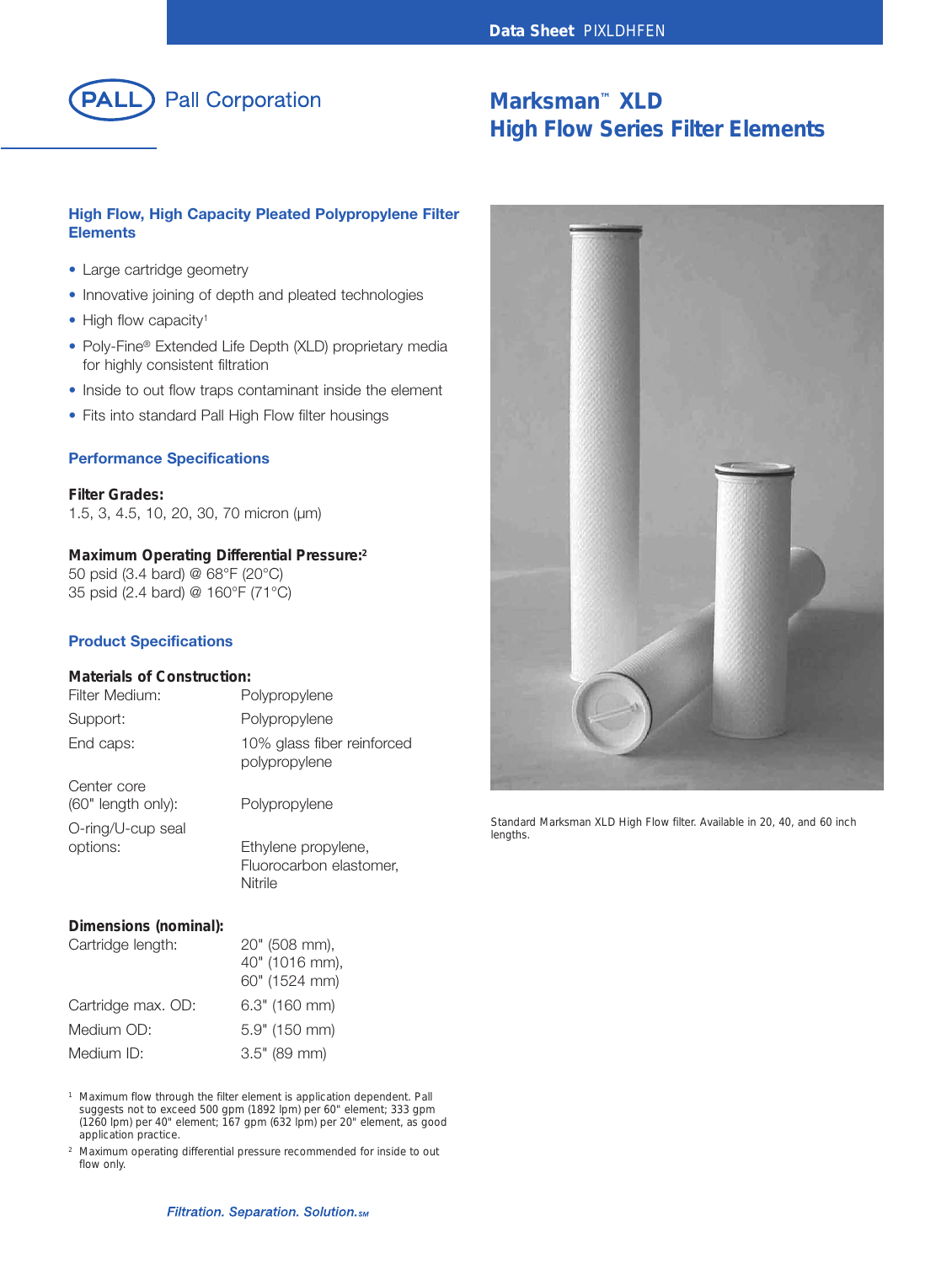#### **Particle Removal Ratings (µm)3**

| Grade      | $\geq 90\%$ Removal (Beta 10) |
|------------|-------------------------------|
| XLDM1.5    | $1.5 \mu m$                   |
| XLDM 3     | $3 \mu m$                     |
| $XLDM$ 4.5 | $4.5 \mu m$                   |
| XLDM 10    | $10 \mu m$                    |
| XLDM 20    | $20 \mu m$                    |
| XLDM 30    | $30 \mu m$                    |
| XLDM 70    | $70 \mu m$                    |

*<sup>3</sup> Removal efficiencies based upon a modified ASTM F795 Dynamic Single Pass Efficiency test.*

*<sup>4</sup> Pressure drop in psid per gpm for the cartridge length shown. Multiply this value by the total system flow to determine the aqueous pressure drop. Note, for fluids other than water, multiply this value by the fluids viscosity at the operating temperature in centipoise. This value is the pressure drop across the Marksman XLD High Flow filter(s) only; it must be added to the pressure drop due to the High Flow filter housing. For kPa/lpm, multiply mbard/lpm by 0.1000.*

### **Typical Liquid Flow Specifications**

| Filter<br>Grade | Water @ 68°F (20°C) <sup>4</sup> | PSID per 1 GPM (mbard/lpm) - |          |
|-----------------|----------------------------------|------------------------------|----------|
|                 | 20"                              | 40"                          | 60"      |
| $XLDM$ 1.5      | 0.0278                           | 0.0139                       | 0.0093   |
|                 | (0.5058)                         | (0.2529)                     | (0.1686) |
| XLDM 3          | 0.0111                           | 0.0056                       | 0.0037   |
|                 | (0.2027)                         | (0.1014)                     | (0.0676) |
| $XLDM$ 4.5      | 0.0065                           | 0.0032                       | 0.0022   |
|                 | (0.1182)                         | (0.0591)                     | (0.0393) |
| XLDM 10         | 0.0044                           | 0.0022                       | 0.0015   |
|                 | (0.0795)                         | (0.0397)                     | (0.0265) |
| <b>XLDM 20</b>  | 0.0017                           | 0.0008                       | 0.0006   |
|                 | (0.0308)                         | (0.0154)                     | (0.0103) |
| XLDM 30         | 0.0023                           | 0.0012                       | 0.0008   |
|                 | (0.0427)                         | (0.0213)                     | (0.0142) |
| XLDM 70         | 0.0026                           | 0.0013                       | 0.0009   |
|                 | (0.0466)                         | (0.0233)                     | (0.0155) |

#### **Part Numbers/Ordering Information**

| XLDM<br>$\bullet$ U-HF | $(e.g., XLDM3-20U-HFJ)$ |
|------------------------|-------------------------|
|------------------------|-------------------------|

| Code            | Filter<br><b>Grades</b> | Code | Cartridge<br>Lengths - |
|-----------------|-------------------------|------|------------------------|
| 1.5             | $1.5 \mu m$             |      | nominal<br>(inches/mm) |
| 3               | $3 \mu m$               |      |                        |
| 4.5             | $4.5 \mu m$             | 20   | 20/508                 |
| 10              | $10 \mu m$              | 40   | 40/1016                |
| 20              | $20 \mu m$              | 60   | 60/1524                |
| $\overline{30}$ | $30 \mu m$              |      |                        |
| 70              | 70<br>$\mu$ m           |      |                        |

| Code            | Seal/O-ring<br><b>Material</b> |
|-----------------|--------------------------------|
| H <sub>13</sub> | Nitrile O-ring                 |
| H13U            | Nitrile U-cup                  |
| H               | Fluorocarbon Elastomer O-ring  |
| HU              | Fluorocarbon Elastomer U-cup   |
|                 | Ethylene Propylene O-ring      |
| JU.             | Ethylene Propylene U-cup       |

#### **Housing Design**

Three configurations are available: horizontal, vertical and centerpipe design.

The in-line horizontal configuration eliminates the need for a platform, or ladder, to remove the filters from the housing.

Vertical vessels may be more appropriate when floor space is limited. However, a platform may be needed to easily remove the elements.

In both the standard horizontal and vertical configurations, the inlet pipe is located between the filter element tubesheet and housing lid. The larger the vessel diameter, the longer the distance to reach in and remove the elements from the vessel. In a centerpipe vessel the housing lid is closer to the filter tubesheet. When the lid is opened the filters are easily accessible for installation and removal.

- Designed to the ASME, section VIII, division 1 code
- Maximum differential pressure across tubesheet: 75 psid (5.2 bar) maximum
- Standard housing gasket: spiral wound 304 stainless steel mineral fiber
- Carbon steel exterior surfaces: sandblasted and coated with an inorganic zinc
- Vent and drains: 1 inch FNPT
- Corrosion allowance: 1/8 inch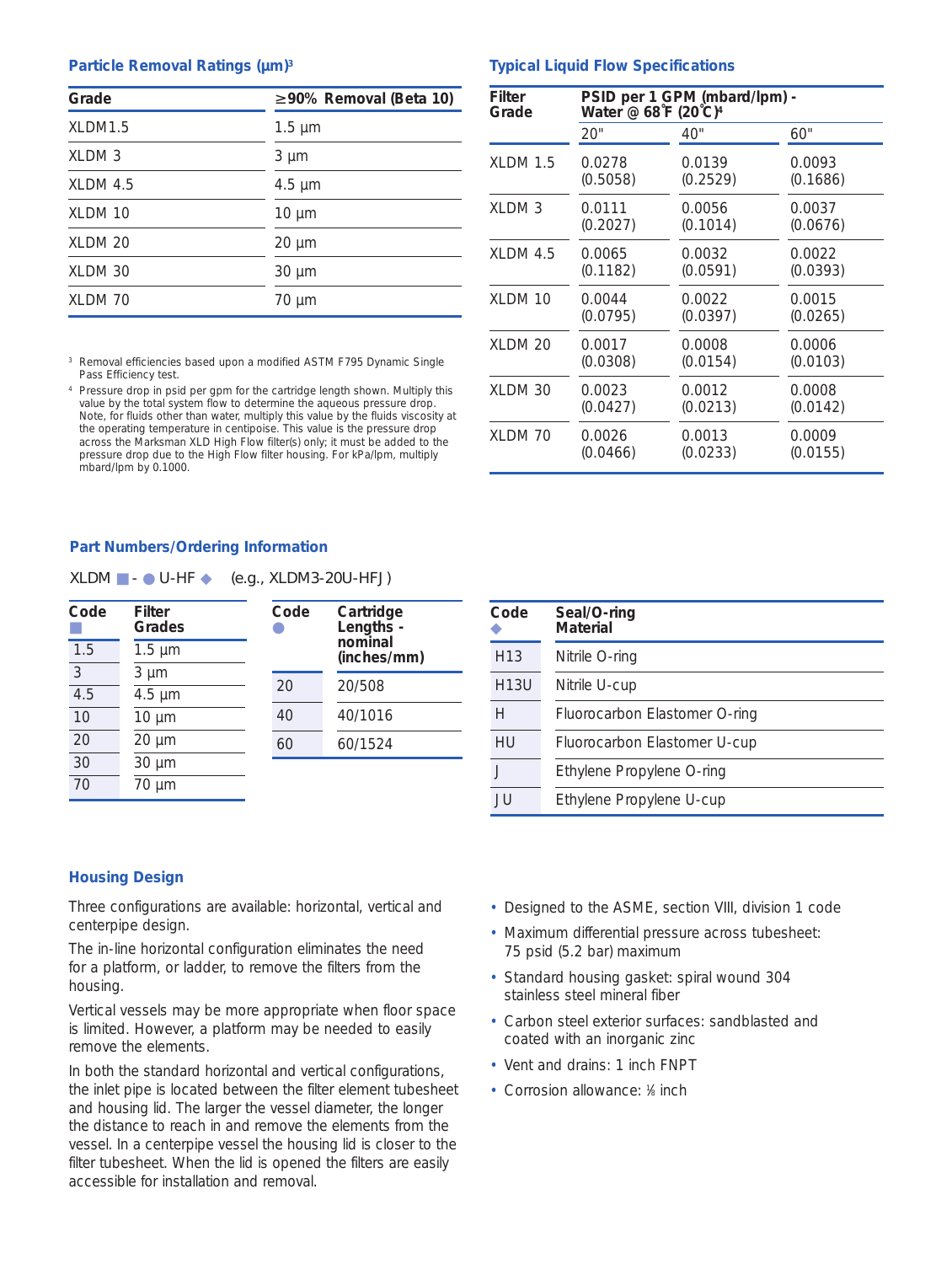## **Housing Ratings**

| <b>Vessel Material</b> | <b>Tubesheet and Hold Down Plate</b><br><b>Material of Construction</b> | Pressure Rating in Psig/Bar @<br>$140^{\circ}$ F / 60 $^{\circ}$ C |  |  |
|------------------------|-------------------------------------------------------------------------|--------------------------------------------------------------------|--|--|
| Carbon steel           | 304 stainless steel                                                     | 275 psig (19.0 bar)                                                |  |  |
| 304 stainless steel    | 304 stainless steel                                                     | 259 psig (17.9 bar)                                                |  |  |
| 304L stainless steel   | 304L stainless steel                                                    | 216 psig (14.9 bar)                                                |  |  |
| 316 stainless steel    | 316 stainless steel                                                     | 261 psig (18.0 bar)                                                |  |  |
| 316L stainless steel   | 316L stainless steel                                                    | 216 psig (14.9 bar)                                                |  |  |

## **Filter Installation and Filter Seal Mechanism**

To install a filter element, remove the element hold down plate by lifting it off the locating pins. Lubricate the O-ring on the open-end of the filter with a compatible fluid, and slide the closed end of the filter into the perforated cage, which is welded to the tubesheet. Seat the elements in place by pressing down on the open-end of the filter until the element is snug in the tubesheet. This provides a seal between the filter and housing via the filter O-ring. The open-end cap must be below the tubesheet surface.

After installing all the filter cartridges, reinstall and secure the element hold down plate by guiding it over the locating pins on the tubesheet. The purpose of the hold down plate is to prevent the elements from becoming dislodged in the event of reverse flow.

A filter element tool is provided with each housing to aid with the installation and removal of the filter cartridges. This tool eliminates the need for an operator to reach within the filter vessel to either remove or install the filters.



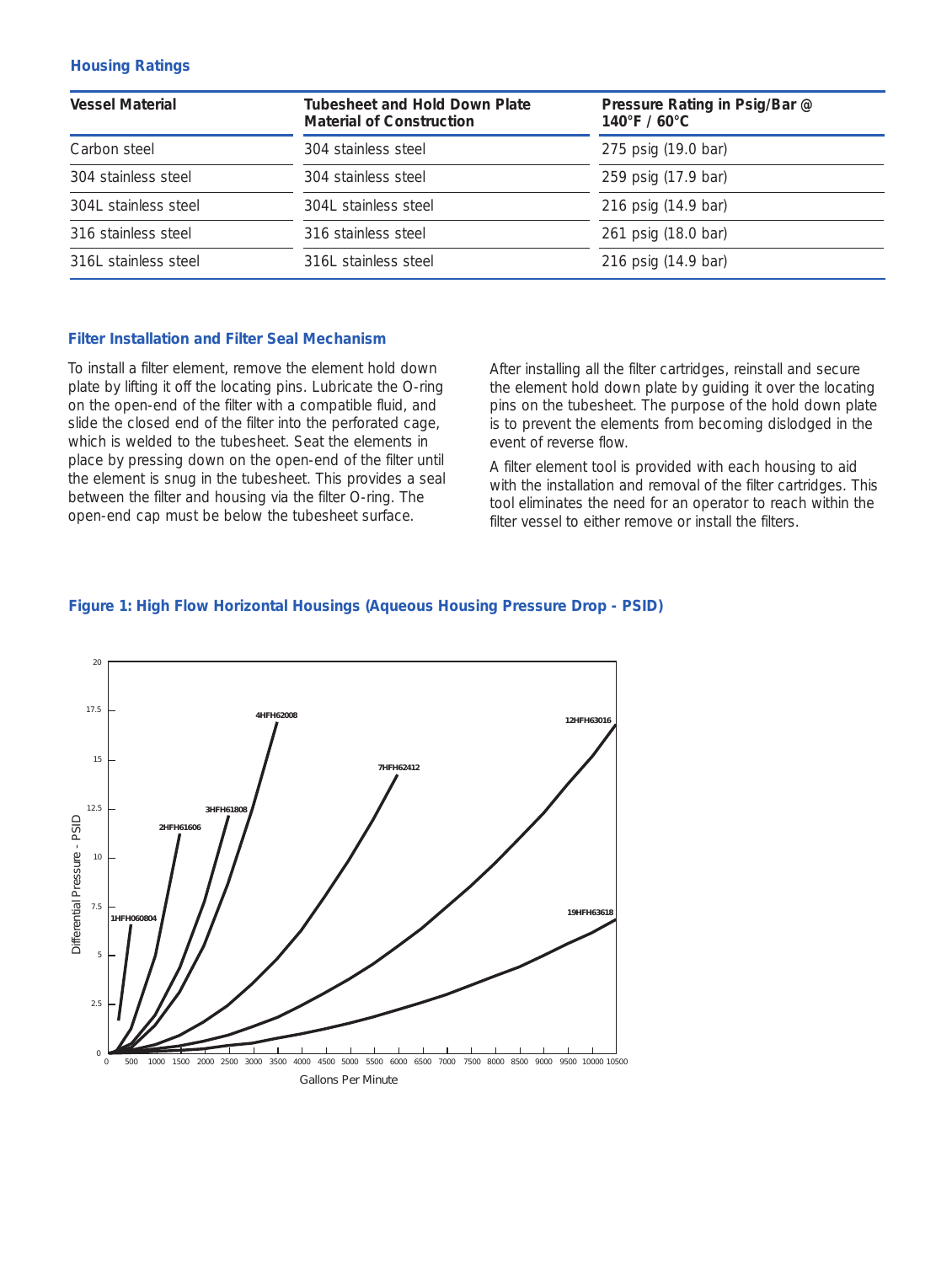# **Ordering Information-Standard Horizontal and Vertical Housings**

| <b>Part Number</b>                                                         | No<br>0f<br><b>Filters</b> | <b>Nominal</b><br><b>Housing</b><br><b>Diameter</b><br>$(\ln/mm)$<br>(D) | Inlet/Outlet<br>Flange<br><b>Diameter</b><br>$(\ln/mm)$ | <b>Maximum</b><br>Horizontal<br>Housing<br><b>Overall Length</b><br>$(\ln/\text{mm})$ (L) | Horizontal<br><b>Housing</b><br>Height<br>$(\ln/mm)$<br>(H) | <b>Distance</b><br><b>Between</b><br><b>Housing and Lid</b><br>and Tubesheet<br>$(\ln/mm)$ | <b>Housing</b><br>Weight<br><b>Empty</b><br>(Lbs/KG) | <b>Housing</b><br>Weight<br><b>Full of</b><br><b>Water</b><br>(Lbs/KG) | <b>Housing</b><br><b>Cover Swing</b><br><b>Opening</b><br>$(\ln/mm)$ |
|----------------------------------------------------------------------------|----------------------------|--------------------------------------------------------------------------|---------------------------------------------------------|-------------------------------------------------------------------------------------------|-------------------------------------------------------------|--------------------------------------------------------------------------------------------|------------------------------------------------------|------------------------------------------------------------------------|----------------------------------------------------------------------|
| 1HF $\blacksquare$ $\blacksquare$ 0804F1 $\blacktriangle$ $\blacktriangle$ |                            | 9/219                                                                    | 4/102                                                   | 89/2261                                                                                   | 32/817                                                      | 14.5/368.3                                                                                 | 471/214                                              | 621/282                                                                | 9/228.6                                                              |
| $2HF \rightarrow 1606F1 \rightarrow \rightarrow$                           | $\overline{2}$             | 16/406                                                                   | 6/152                                                   | 100/2527                                                                                  | 40/1023                                                     | 22.7/576.3                                                                                 | 1172/532                                             | 1771/803                                                               | 25.8/654.6                                                           |
| $3HF \blacksquare$ $\blacksquare$ 1808F1 $\blacktriangle$ $\blacktriangle$ | 3                          | 18/457                                                                   | 8/203                                                   | 104/2642                                                                                  | 43/1093                                                     | 26.2/665.2                                                                                 | 1583/718                                             | 2384/1081                                                              | 27.2/692.8                                                           |
| $4HF \rightarrow 2008F1 \rightarrow$                                       |                            | 20/508                                                                   | 8/203                                                   | 105/2654                                                                                  | 46/1175                                                     | 26.4/669.6                                                                                 | 2087/947                                             | 3048/1382                                                              | 29.8/756.3                                                           |
| 7HF $\blacksquare$ 2412F1 $\blacktriangle$ $\blacktriangle$                |                            | 24/610                                                                   | 12/305                                                  | 112/2832                                                                                  | 59/1487                                                     | 31.9/809.6                                                                                 | 3250/1474                                            | 4762/2160                                                              | 34.2/870.6                                                           |
| $3016F1 \triangle \blacklozenge$<br>$12HF \blacksquare$                    | 12                         | 30/762                                                                   | 16/406                                                  | 121/3073                                                                                  | 58/1480                                                     | 38.7/982.7                                                                                 | 4670/2118                                            | 7306/3314                                                              | 38.0/964.9                                                           |
| $19HF \blacksquare$<br>$3620F1 \triangle \blacklozenge$                    | 19                         | 36/914                                                                   | 20/508                                                  | 129/3264                                                                                  | 68/1718                                                     | 43.4/1101.6                                                                                | 7060/3202                                            | 11121/5045                                                             | 44.8/1138.8                                                          |

# **Ordering Information - Horizontal Orientation, Centerpipe Designed Housings**

| <b>Part Number</b>                                   | No.<br>of<br><b>Filters</b> | <b>Rated Flow</b><br><b>Per Housing-</b><br><b>GPM/LPM</b><br>60" Long<br><b>Filter</b> | <b>Nominal</b><br><b>Housing</b><br><b>Diameter</b><br>$(\ln/mm)$<br>(D) | <b>Inlet/Outlet</b><br>Flange<br><b>Diameter</b><br>$(\ln/mm)$ | <b>Maximum</b><br>Horizontal<br><b>Housing</b><br><b>Overall</b><br>Length<br>$(\text{In/mm})$ (L) | Horizontal<br><b>Housing</b><br>Height<br>$(\ln/mm)$<br>(H) | <b>Distance</b><br><b>Between</b><br><b>Housing and Lid</b><br>and Tubesheet<br>$(\ln/mm)$ | <b>Housing</b><br>Weight<br><b>Empty</b><br>(Lbs/KG) | <b>Housing</b><br>Weight<br><b>Full of</b><br><b>Water</b><br>(Lbs/KG) | <b>Housing</b><br><b>Cover Swing</b><br><b>Opening</b><br>$(\ln/mm)$ |
|------------------------------------------------------|-----------------------------|-----------------------------------------------------------------------------------------|--------------------------------------------------------------------------|----------------------------------------------------------------|----------------------------------------------------------------------------------------------------|-------------------------------------------------------------|--------------------------------------------------------------------------------------------|------------------------------------------------------|------------------------------------------------------------------------|----------------------------------------------------------------------|
| $7HF$ $C$ $2808F1$ $4$ $7$                           | - 8                         | 3500/13248                                                                              | 28/711                                                                   | 8/203                                                          | 104.3/2648                                                                                         | 57/1448                                                     | 5/124                                                                                      | 4056/1840                                            | 6229/2825                                                              | 36/914                                                               |
| $8HF$ $C \rightarrow 3012F1 \rightarrow \rightarrow$ |                             | 4000/15140                                                                              | 30/762                                                                   | 12/304                                                         | 117.6/2988                                                                                         | 58/1480                                                     | 6/154                                                                                      | 4707/2135                                            | 7348/3333                                                              | 40/1018                                                              |

| Code | <b>Housing Configuration</b> |
|------|------------------------------|
| H    | Horizontal                   |
| V    | Vertical                     |

| Code | <b>Nominal Cartridge Length</b><br>(Inches/mm) |
|------|------------------------------------------------|
|      | 20/508                                         |
|      | 40/1016                                        |
|      | 60/1524                                        |

| Code           | <b>Housing Metallurgy</b>                                    |
|----------------|--------------------------------------------------------------|
| 285            | Carbon Steel Vessel, 304<br><b>Stainless Steel Tubesheet</b> |
| S <sub>3</sub> | 304L Stainless Steel                                         |
| S <sub>8</sub> | 304 Stainless Steel                                          |
| L <sub>3</sub> | 316L Stainless Steel                                         |
| L8             | 316 Stainless Steel                                          |

| Code      | <b>Optional Outlet Size</b> <sup>5</sup><br><b>Horizontal Housings</b> |
|-----------|------------------------------------------------------------------------|
| <b>XU</b> | <b>Upper Outlet Location</b>                                           |
| XI.       | Lower Outlet Location                                                  |

*<sup>5</sup> If the housing is to be used as a prefiller to a horizontal liquid/liquid coalescer, then the vessel should be ordered using the XU or XL option for the outlet location. The orientation of the outlet should be the same as that of the sump on the coalescer. In this way no buildup of coalesced liquid will occur in the prefiller.*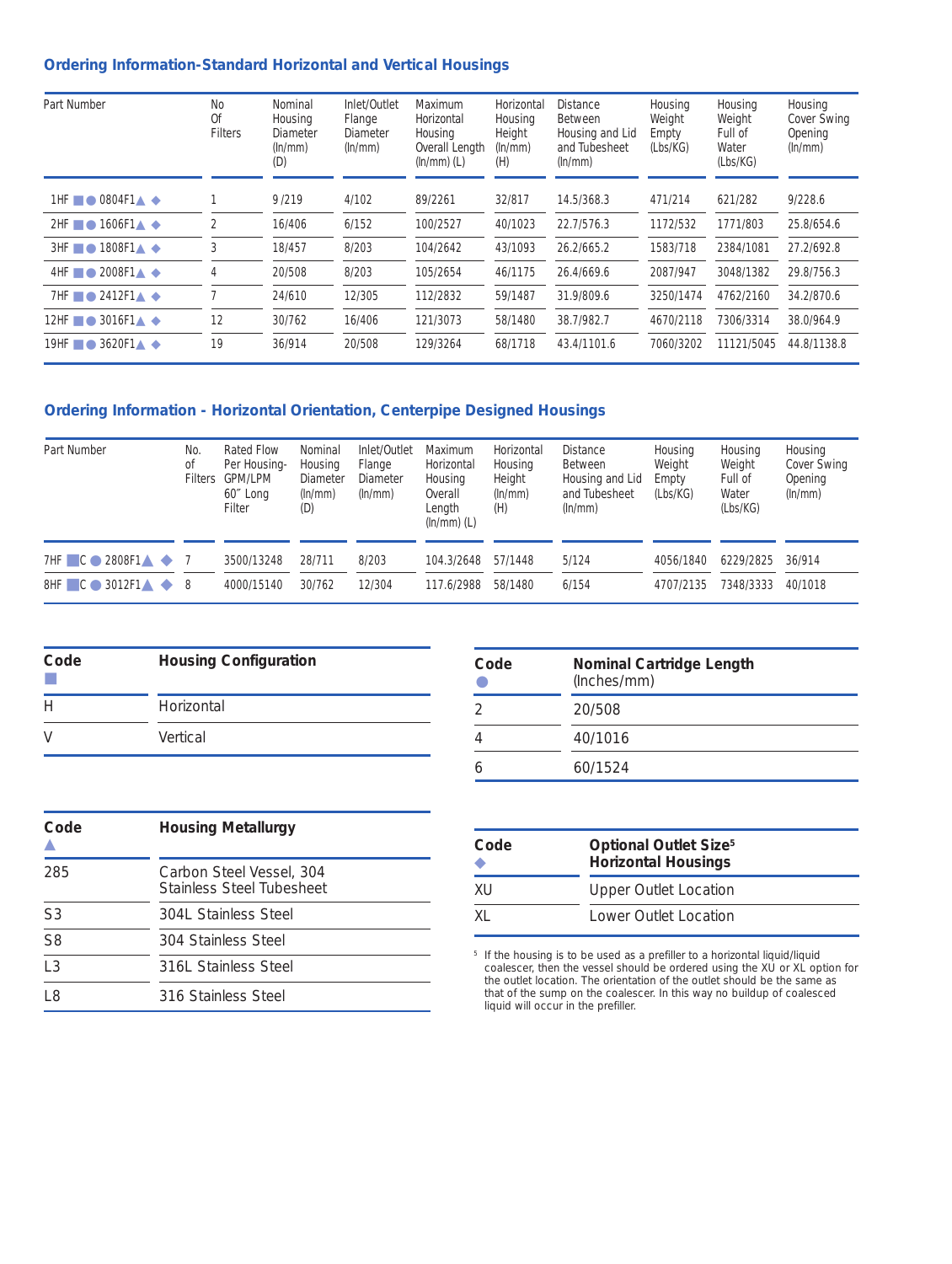# **Horizontal Housings**



# **Horizontal Housings, Centerpipe Design**



# **Marksman XLD High Flow Filter System Reduces Costs**

Begin reducing your capital and operating costs today. Contact your local Pall distributor, or call Pall directly for a system quotation.